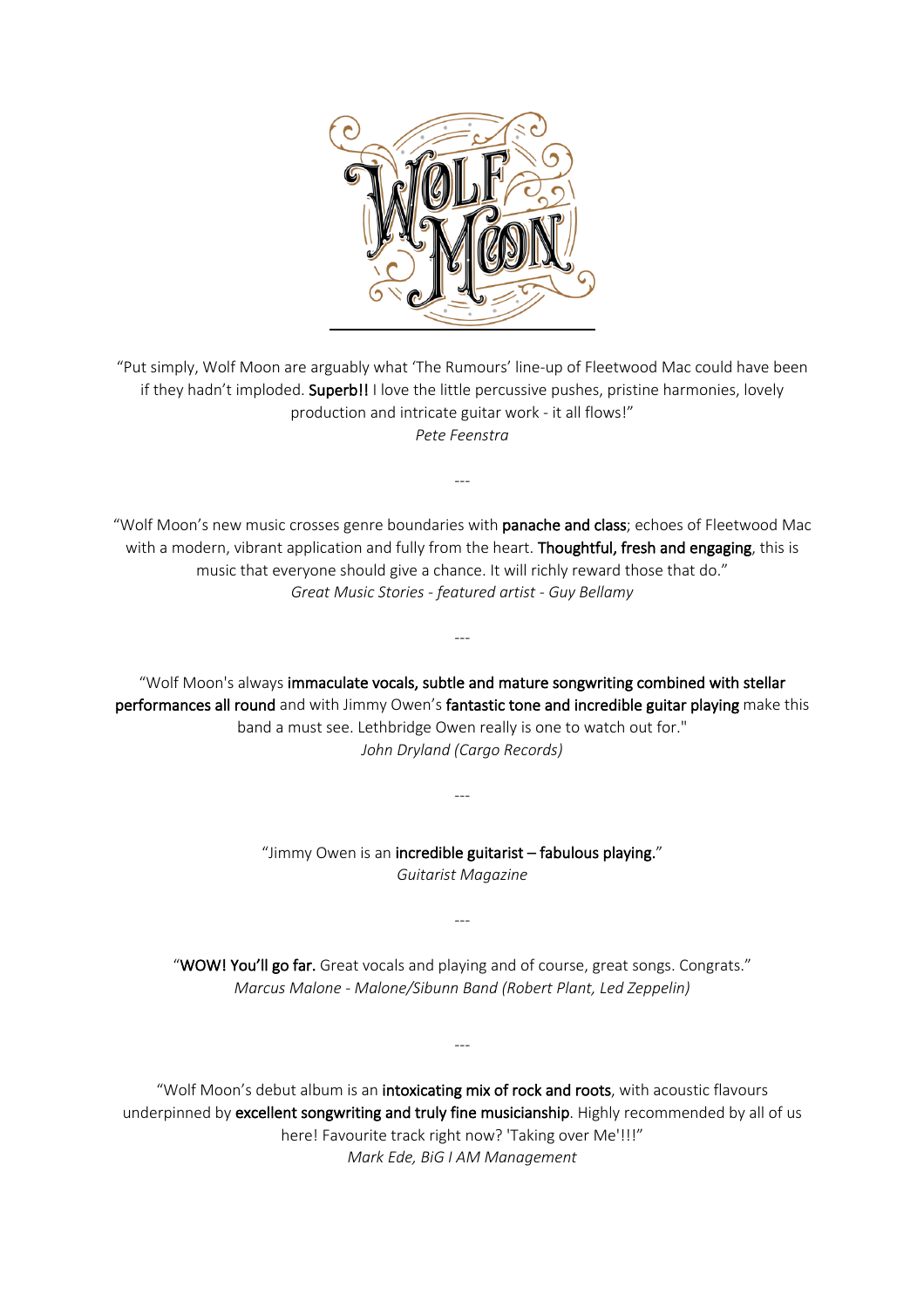"Owen was personally guided in vintage guitar sounds by one David Gilmour, which might explain his impressive expressive playing. Lethbridge provides a natural foil for Owen with a ripping good voice that adds the sass of KT Tunstall to the bang of KD Lang." *RnR Magazine*

*---*

*"*From the first chord struck to the last note sung, Wolf Moon's whole show was simply outstanding. Jimmy's fingers manoeuvre swiftly and effortlessly through a web of frets with outstanding skill, while Kelly's silky smooth and faultless vocals dance and harmonise perfectly, commanding the audience before her, backed by a rhythm section so tight that with every stoke and beat you could feel the power. If you have not seen Lethbridge Owen yet I urge you to do so soon - a truly wondrous sight to behold."

*Gary Morgan*

*---*

"Mind Over Matter' encapsulates the perfect blend of traditional and modern music and is simply beautifully well crafted from beginning to end."

*Wrinkly Rockers Club*

*---*

"This brilliant LP is filled with musical quality, melodic intelligence and celestial harmony. The songs, created with love, shine with lucid harmony and take listeners on an emotional journey, and Kelly and Jimmy's chemistry is truly captivating. If you like the idea of a Connie Smith / Linda Ronstadt-style soulful, countrified voice accompanied by a Lindsey Buckingham type performer, you're going to love this. The comparisons will obviously be made between Lethbridge Owen and Buckingham Nicks, but if anything, Kelly is closer to Christine McVie in sound and erudition.

'All We Have is Hope' is an up-tempo, bubbling cascade with rustic flourishes and some delicious velvet vocals. But, rendered defenceless by the beauty of the sounds, you don't immediately notice the deepest nuance: the sense of fallibility and diminution. This is a song about erosion, about weathering and crumbling, about the truth of relationships. 'Re-Inspire' will attract the *Black and Blue* era Stones fans, proudly flaunting a voice that's reminiscent of McVie's smoky lows and extraordinary highs. It's a complex and incredibly well-assembled number. 'Taking Over Me' perfectly encapsulates the California Sound: you sense the open space, the freedom and the sunshine right from the first notes. But just as you begin to think this is a set of sun-drenched clichés, darkness manifests itself again. In fact, this is a song about regret and resolution, about overcoming your own squander and finding something fresh to love. 'Two Steps Forward' is one of the fan favourites at live shows, and no surprise - it's a fast-talking, jubilantly optimistic chant with punchy energy.

This album's expressive sounds are designed to provide relief and release from everyday hardships – and maybe now, more than ever, we need beautiful and thoughtful music in our lives." *Neil Mach*

*---*

*---*